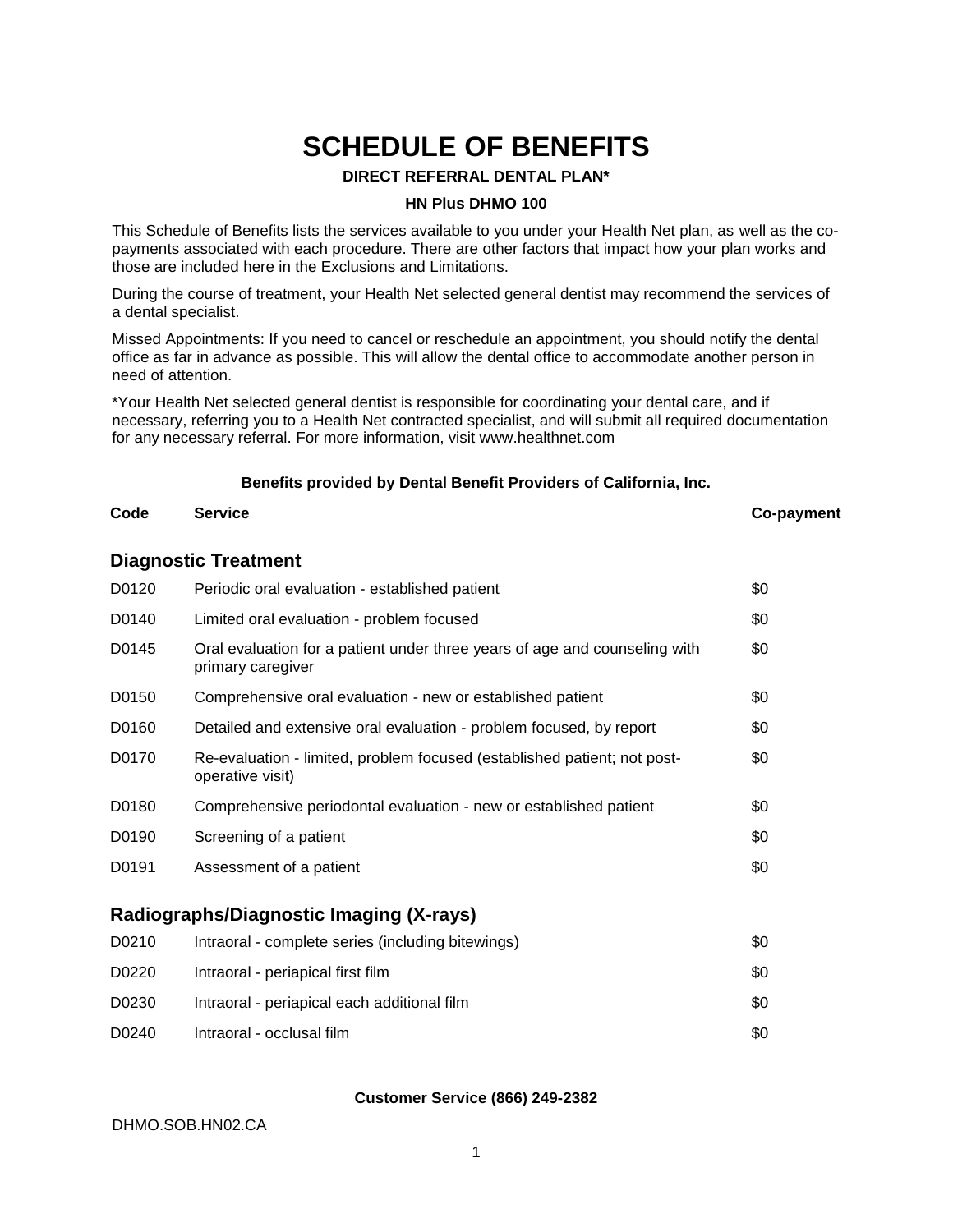| Code  | <b>Service</b>                                                                                                                                                                  | Co-payment |
|-------|---------------------------------------------------------------------------------------------------------------------------------------------------------------------------------|------------|
| D0250 | Extra oral - first film                                                                                                                                                         | \$0        |
| D0251 | Extra oral - posterior dental image                                                                                                                                             | \$0        |
| D0270 | Bitewing - single film                                                                                                                                                          | \$0        |
| D0272 | Bitewings - two films                                                                                                                                                           | \$0        |
| D0273 | Bitewings - three films                                                                                                                                                         | \$0        |
| D0274 | Bitewings - four films                                                                                                                                                          | \$0        |
| D0277 | Vertical bitewings - 7 to 8 films                                                                                                                                               | \$0        |
| D0330 | Panoramic film                                                                                                                                                                  | \$0        |
| D0350 | 2D Oral/facial photographic images                                                                                                                                              | \$0        |
| D0351 | 3D photographic image                                                                                                                                                           | \$0        |
| D0391 | Interpretation of diagnostic image                                                                                                                                              | \$0        |
|       | <b>Tests and Examinations</b>                                                                                                                                                   |            |
| D0414 | Laboratory processing of microbial specimen                                                                                                                                     | \$0        |
| D0415 | Collection of microorganisms for culture and sensitivity                                                                                                                        | \$0        |
| D0417 | Collection and preparation of saliva sample for lab testing                                                                                                                     | \$0        |
| D0418 | Analysis of saliva sample                                                                                                                                                       | \$0        |
| D0422 | Collection and preparation of genetic sample material                                                                                                                           | \$0        |
| D0423 | Genetic test for susceptibility to diseases-specimen analysis                                                                                                                   | \$0        |
| D0425 | Caries susceptibility tests                                                                                                                                                     | \$0        |
| D0431 | Adjunctive pre-diagnostic test that aids in detection of mucosal abnormalities<br>including premalignant and malignant lesions, not to include cytology or<br>biopsy procedures | \$50       |
| D0460 | Pulp vitality tests                                                                                                                                                             | \$0        |
| D0470 | Diagnostic casts                                                                                                                                                                | \$0        |
| D0472 | Accession of tissue, gross examination, preparation and transmission of<br>written report                                                                                       | \$0        |
| D0473 | Accession of tissue, gross and microscopic examination, preparation and<br>transmission of written report                                                                       | \$0        |
| D0474 | Accession of tissue, gross and microscopic examination, including<br>assessment of surgical margins for presence of disease, preparation and<br>transmission of written report  | \$0        |
| D0486 | Accession of brush biopsy sample, micro exam and written report                                                                                                                 | \$0        |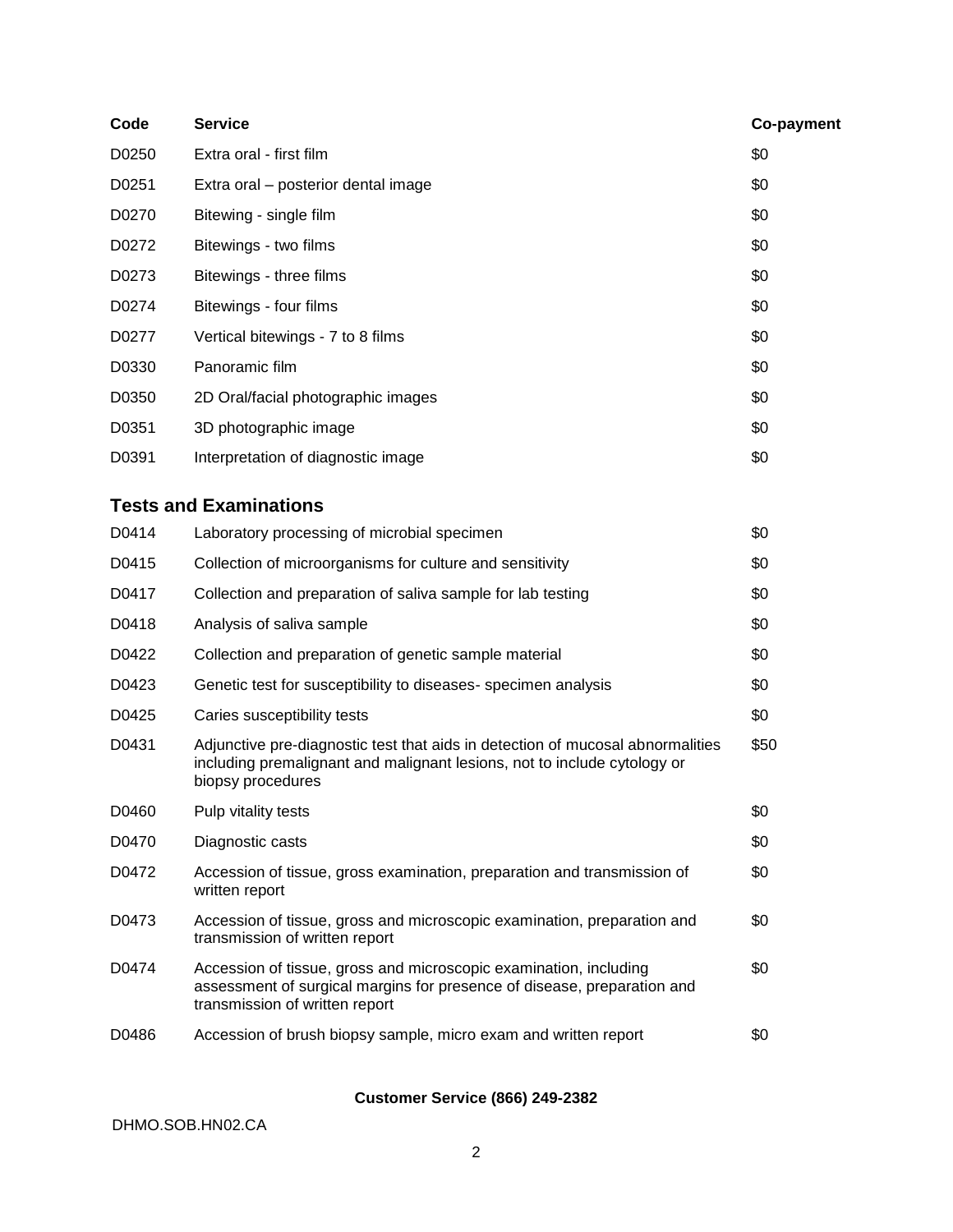| Code  | <b>Service</b>                                                    | Co-payment |
|-------|-------------------------------------------------------------------|------------|
| D0601 | Caries assessment with a finding of low risk                      | \$0        |
| D0602 | Caries assessment with a finding of moderate risk                 | \$0        |
| D0603 | Caries assessment with a finding of high risk                     | \$0        |
|       | <b>Preventive Services</b>                                        |            |
| D1110 | Prophylaxis - adult                                               | \$0        |
| D1110 | Additional-adult prophylaxis (maximum of 2 additional per year)   | \$20       |
| D1120 | Prophylaxis - child                                               | \$0        |
| D1120 | Additional-child prophylaxis (maximum of 2 additional per year)   | \$15       |
| D1206 | Topical application of fluoride varnish                           | \$0        |
| D1208 | Topical application of fluoride excluding varnish                 | \$0        |
| D1310 | Nutritional counseling for control of dental disease              | \$0        |
| D1320 | Tobacco counseling for the control and prevention of oral disease | \$0        |
| D1330 | Oral hygiene instructions                                         | \$0        |
| D1351 | Sealant - per tooth                                               | \$0        |
| D1352 | Preventive resin restoration - permanent tooth                    | \$0        |
| D1353 | Sealant repair - per tooth                                        | \$0        |
| D1354 | Interim caries arresting medicament application                   | \$0        |
| D1510 | Space maintainer - fixed - unilateral                             | \$0        |
| D1515 | Space maintainer - fixed - bilateral                              | \$0        |
| D1520 | Space maintainer - removable - unilateral                         | \$0        |
| D1525 | Space maintainer - removable - bilateral                          | \$0        |
| D1550 | Recementation of space maintainer                                 | \$5        |
| D1555 | Removal of fixed space maintainer                                 | \$5        |
| D1575 | Distal shoe space maintainer - fixed - unilateral                 | \$0        |
|       | <b>Restorative Treatment</b>                                      |            |
| D2140 | Amalgam - one surface, primary or permanent                       | \$0        |
| D2150 | Amalgam - two surfaces, primary or permanent                      | \$0        |
| D2160 | Amalgam - three surfaces, primary or permanent                    | \$0        |

D2161 Amalgam - four or more surfaces, primary or permanent \$0

#### **Customer Service (866) 249-2382**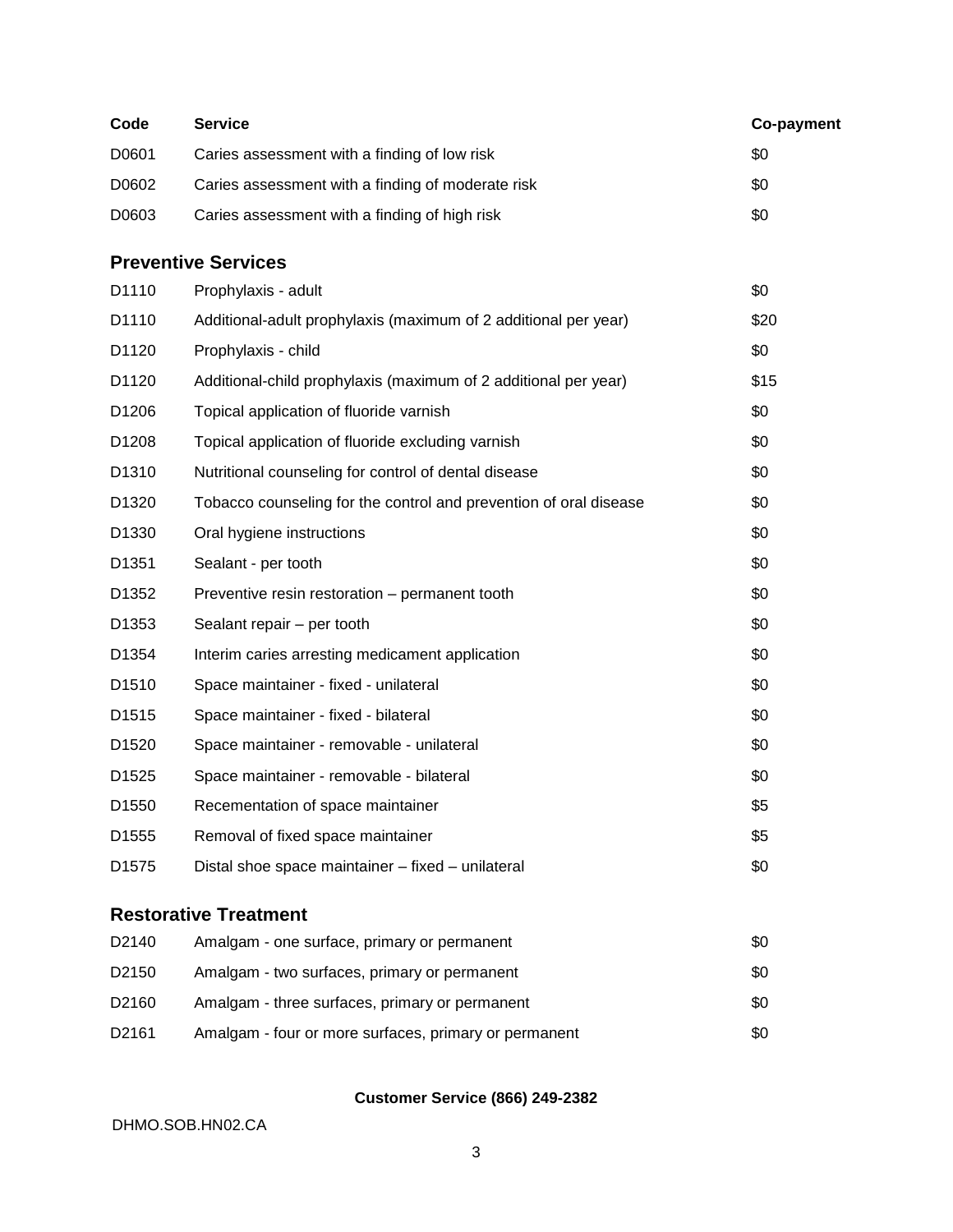| Code              | <b>Service</b>                                                                         | Co-payment |
|-------------------|----------------------------------------------------------------------------------------|------------|
| D2330             | Resin-based composite - one surface, anterior                                          | \$0        |
| D <sub>2331</sub> | Resin-based composite - two surfaces, anterior                                         | \$0        |
| D <sub>2332</sub> | Resin-based composite - three surfaces, anterior                                       | \$0        |
| D2335             | Resin-based composite - four or more surfaces or involving incisal angle<br>(anterior) | \$0        |
| D <sub>2390</sub> | Resin-based composite crown, anterior                                                  | \$20       |
| D <sub>2391</sub> | Resin-based composite - one surface, posterior                                         | \$25       |
| D2392             | Resin-based composite - two surfaces, posterior                                        | \$30       |
| D2393             | Resin-based composite - three surfaces, posterior                                      | \$35       |
| D <sub>2394</sub> | Resin-based composite - four or more surfaces, posterior                               | \$40       |

#### **Crowns**

- *An additional charge, not to exceed \$150 per unit, will be applied for any procedure using noble, high noble or titanium metal. There is a \$75 co-payment per crown/bridge unit in addition to regular co-payments for porcelain on molars.*
- *Cases involving seven (7) or more crowns and/or fixed bridge units in the same treatment plan require an additional \$125 co-payment per unit in addition to co-payment for each crown/ bridge unit.*

| D <sub>2510</sub> | Inlay - metallic - one surface                         | \$100 |
|-------------------|--------------------------------------------------------|-------|
| D <sub>2520</sub> | Inlay - metallic - two surfaces                        | \$100 |
| D <sub>2530</sub> | Inlay - metallic - three or more surfaces              | \$100 |
| D <sub>2542</sub> | Onlay - metallic - two surfaces                        | \$100 |
| D <sub>2543</sub> | Onlay - metallic - three surfaces                      | \$100 |
| D <sub>2544</sub> | Onlay - metallic - four or more surfaces               | \$100 |
| D <sub>2610</sub> | Inlay - porcelain/ceramic - one surface                | \$100 |
| D <sub>2620</sub> | Inlay - porcelain/ceramic - two surfaces               | \$100 |
| D <sub>2630</sub> | Inlay - porcelain/ceramic - three or more surfaces     | \$100 |
| D <sub>2642</sub> | Onlay - porcelain/ceramic - two surfaces               | \$100 |
| D <sub>2643</sub> | Onlay - porcelain/ceramic - three surfaces             | \$100 |
| D <sub>2644</sub> | Onlay - porcelain/ceramic - four or more surfaces      | \$100 |
| D <sub>2650</sub> | Inlay - resin-based composite - one surface            | \$100 |
| D <sub>2651</sub> | Inlay - resin-based composite - two surfaces           | \$100 |
| D <sub>2652</sub> | Inlay - resin-based composite - three or more surfaces | \$100 |

#### **Customer Service (866) 249-2382**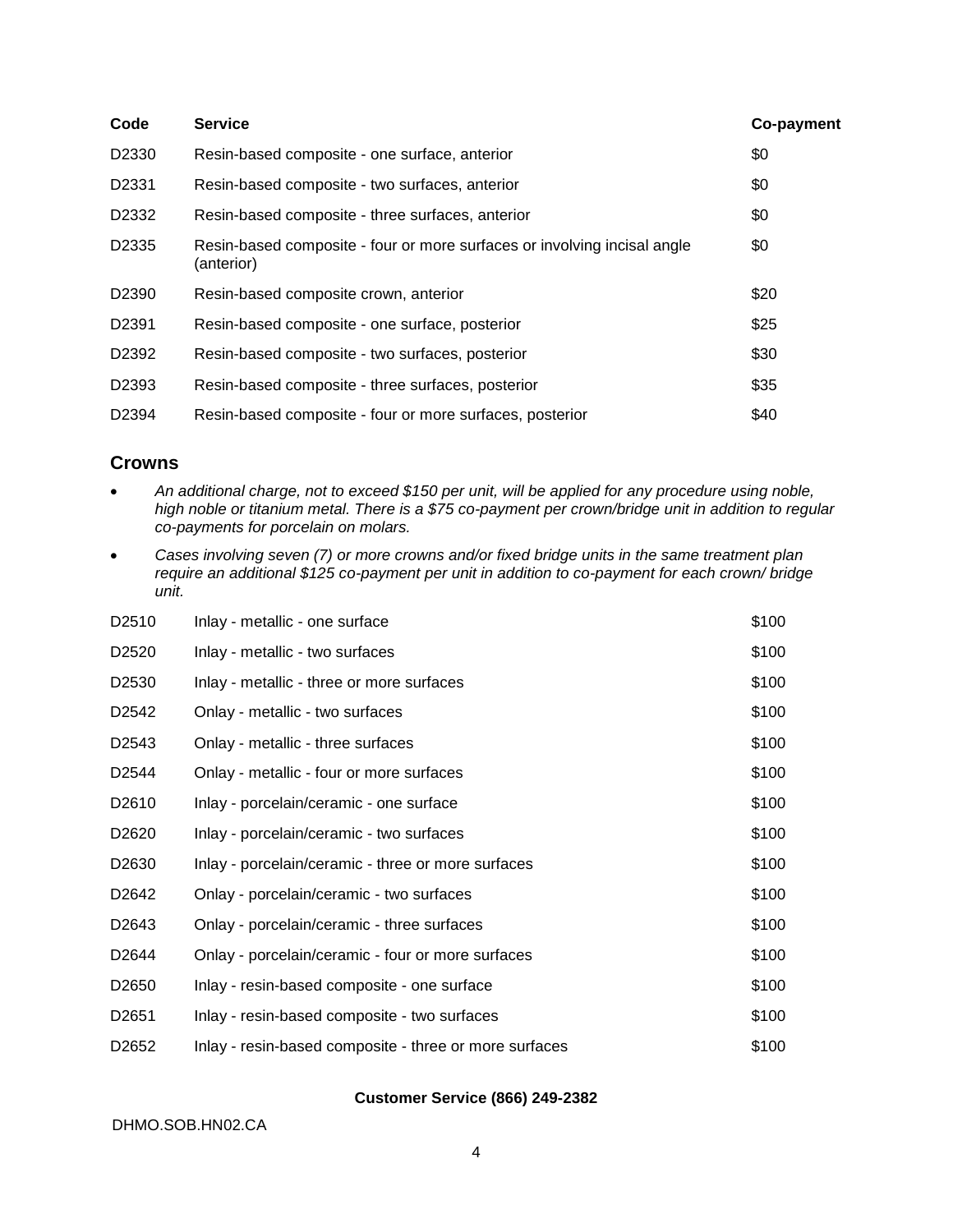| Code              | <b>Service</b>                                         | Co-payment |
|-------------------|--------------------------------------------------------|------------|
| D2662             | Onlay - resin-based composite - two surfaces           | \$100      |
| D2663             | Onlay - resin-based composite - three surfaces         | \$100      |
| D2664             | Onlay - resin-based composite - four or more surfaces  | \$100      |
| D2710             | Crown - resin-based composite (indirect)               | \$100      |
| D2712             | Crown - 3/4 resin-based composite (indirect)           | \$100      |
| D2720             | Crown - resin with high noble metal                    | \$100      |
| D2721             | Crown - resin with predominantly base metal            | \$100      |
| D2722             | Crown - resin with noble metal                         | \$100      |
| D2740             | Crown - porcelain/ceramic substrate                    | \$225      |
| D2750             | Crown - porcelain fused to high noble metal            | \$100      |
| D2751             | Crown - porcelain fused to predominantly base metal    | \$100      |
| D2752             | Crown - porcelain fused to noble metal                 | \$100      |
| D2780             | Crown - 3/4 cast high noble metal                      | \$100      |
| D2781             | Crown - 3/4 cast predominantly base metal              | \$100      |
| D2782             | Crown - 3/4 cast noble metal                           | \$100      |
| D2783             | Crown - 3/4 porcelain/ceramic                          | \$100      |
| D2790             | Crown - full cast high noble metal                     | \$100      |
| D2791             | Crown - full cast predominantly base metal             | \$100      |
| D2792             | Crown - full cast noble metal                          | \$100      |
| D2794             | Crown - titanium                                       | \$100      |
| D2799             | Provisional crown                                      | \$0        |
| D2910             | Recement inlay, onlay, or partial coverage restoration | \$0        |
| D2915             | Recement cast or prefabricated post and core           | \$0        |
| D2920             | Recement crown                                         | \$0        |
| D2930             | Prefabricated stainless steel crown - primary tooth    | \$0        |
| D2931             | Prefabricated stainless steel crown - permanent tooth  | \$0        |
| D2932             | Prefabricated resin crown                              | \$0        |
| D2933             | Prefabricated stainless steel crown with resin window  | \$0        |
| D <sub>2940</sub> | Sedative filling                                       | \$0        |
| D2941             | Interim therapeutic restoration - primary dentition    | \$0        |
|                   |                                                        |            |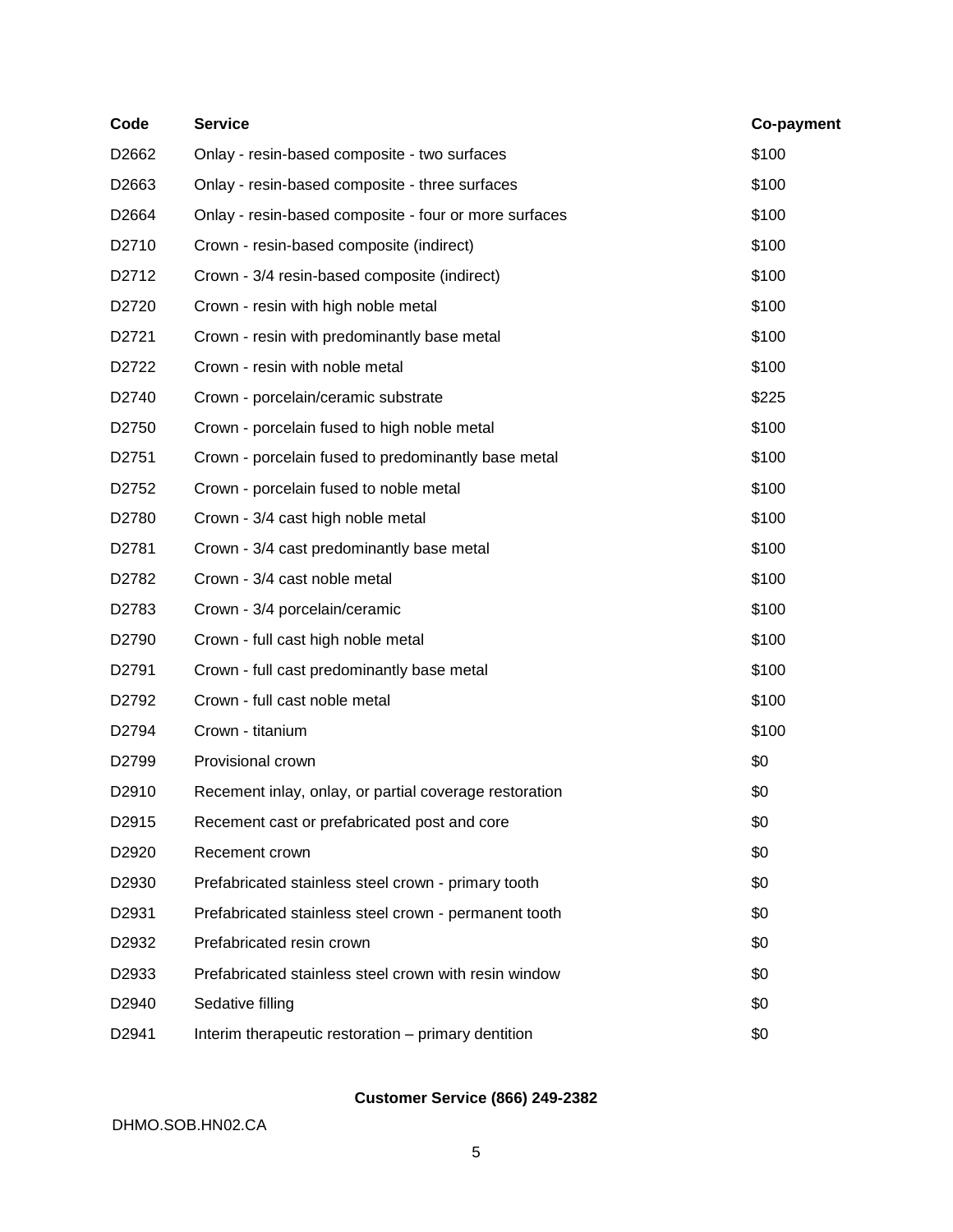| Code              | <b>Service</b>                                                                           | Co-payment |
|-------------------|------------------------------------------------------------------------------------------|------------|
| D2950             | Core buildup, including any pins                                                         | \$15       |
| D2951             | Pin retention - per tooth, in addition to restoration                                    | \$10       |
| D2952             | Post and core in addition to crown, indirectly fabricated                                | \$40       |
| D <sub>2953</sub> | Each additional indirectly fabricated post - same tooth                                  | \$40       |
| D <sub>2954</sub> | Prefabricated post and core in addition to crown                                         | \$40       |
| D2955             | Post removal (not in conjunction with endodontic therapy)                                | \$10       |
| D2957             | Each additional prefabricated post - same tooth                                          | \$25       |
| D2960             | Labial veneer (resin laminate) - chairside                                               | \$250      |
| D2961             | Labial veneer (resin laminate) - laboratory                                              | \$300      |
| D <sub>2962</sub> | Labial veneer (porcelain laminate) - laboratory                                          | \$350      |
| D <sub>2971</sub> | Additional procedures to construct new crown under existing partial denture<br>framework | \$50       |
| D2980             | Crown repair, by report                                                                  | \$0        |
| D <sub>2981</sub> | Inlay repair necessitated by restorative material failure                                | \$0        |
| D <sub>2982</sub> | Onlay repair necessitated by restorative material failure                                | \$0        |
| D2983             | Veneer repair necessitated by restorative material failure                               | \$350      |
| D2990             | Resin infiltration of incipient smooth surface lesions                                   | \$0        |

### **Endodontics**

*All procedures exclude final restoration.*

| D3110 | Pulp cap - direct (excluding final restoration)                                                                                                | \$0  |
|-------|------------------------------------------------------------------------------------------------------------------------------------------------|------|
| D3120 | Pulp cap - indirect (excluding final restoration)                                                                                              | \$0  |
| D3220 | Therapeutic pulpotomy (excluding final restoration) - removal of pulp coronal<br>to the dentinocemental junction and application of medicament | \$0  |
| D3221 | Pulpal debridement, primary and permanent teeth                                                                                                | \$20 |
| D3230 | Pulpal therapy (resorbable filling) - anterior, primary tooth (excluding final<br>restoration)                                                 | \$5  |
| D3240 | Pulpal therapy (resorbable filling) - posterior, primary tooth (excluding final<br>restoration)                                                | \$10 |
| D3310 | Anterior (excluding final restoration)                                                                                                         | \$40 |
| D3320 | Bicuspid (excluding final restoration)                                                                                                         | \$65 |
| D3330 | Molar (excluding final restoration)                                                                                                            | \$95 |

#### **Customer Service (866) 249-2382**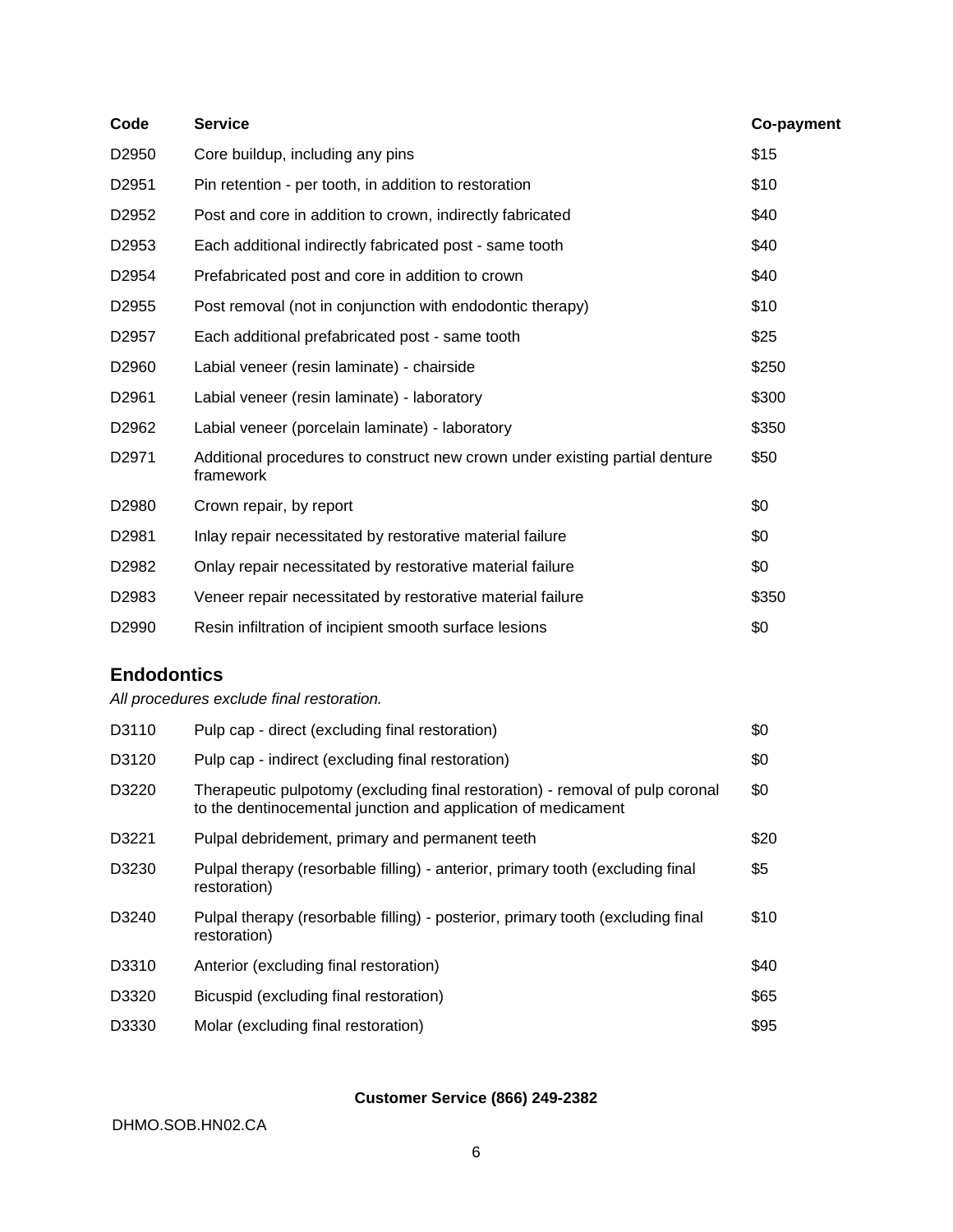| Code                | <b>Service</b>                                                                                                                                                 | Co-payment |
|---------------------|----------------------------------------------------------------------------------------------------------------------------------------------------------------|------------|
| D3331               | Treatment of root canal obstruction; non-surgical access                                                                                                       | \$55       |
| D3332               | Incomplete endodontic therapy; inoperable, unrestorable or fractured tooth                                                                                     | \$50       |
| D3333               | Internal root repair of perforation defects                                                                                                                    | \$55       |
| D3346               | Retreatment of previous root canal therapy - anterior                                                                                                          | \$65       |
| D3347               | Retreatment of previous root canal therapy - bicuspid                                                                                                          | \$90       |
| D3348               | Retreatment of previous root canal therapy - molar                                                                                                             | \$160      |
| D3351               | Apexification/recalcification - initial visit (apical closure/calcific repair of<br>perforations, root resorption, etc.)                                       | \$65       |
| D3352               | Apexification/recalcification - interim medication replacement (apical<br>closure/calcific repair of perforations, root resorption, etc.)                      | \$65       |
| D3353               | Apexification/recalcification - final visit (includes completed root canal therapy<br>- apical closure/calcific repair of perforations, root resorption, etc.) | \$65       |
| D3355               | Pulpal regeneration-initial visit                                                                                                                              | \$65       |
| D3356               | Pulpal regeneration-interim medicament replacement                                                                                                             | \$65       |
| D3357               | Pulpal regeneration-completion of treatment                                                                                                                    | \$65       |
| D3410               | Apicoectomy/periradicular surgery - anterior                                                                                                                   | \$95       |
| D3421               | Apicoectomy/periradicular surgery - bicuspid (first root)                                                                                                      | \$95       |
| D3425               | Apicoectomy/periradicular surgery - molar (first root)                                                                                                         | \$95       |
| D3426               | Apicoectomy/periradicular surgery (each additional root)                                                                                                       | \$60       |
| D3427               | Periradicular surgery without apicoectomy                                                                                                                      | \$50       |
| D3430               | Retrograde filling - per root                                                                                                                                  | \$10       |
| D3450               | Root amputation - per root                                                                                                                                     | \$95       |
| D3910               | Surgical procedure for isolation of tooth with rubber dam                                                                                                      | \$19       |
| D3920               | Hemisection (including any root removal), not including root canal therapy                                                                                     | \$90       |
| D3950               | Canal preparation and fitting of preformed dowel or post                                                                                                       | \$15       |
| <b>Periodontics</b> |                                                                                                                                                                |            |
| D4210               | Gingivectomy or gingivoplasty - four or more contiguous teeth or bounded<br>teeth spaces per quadrant                                                          | \$50       |
| D4211               | Gingivectomy or gingivoplasty - one to three contiguous teeth or bounded<br>teeth spaces per quadrant                                                          | \$38       |
| D4212               | Gingivectomy or gingivoplasty to allow access for restorative procedure                                                                                        | \$19       |

D4240 Gingival flap procedure, including root planing - four or more contiguous teeth \$100

#### **Customer Service (866) 249-2382**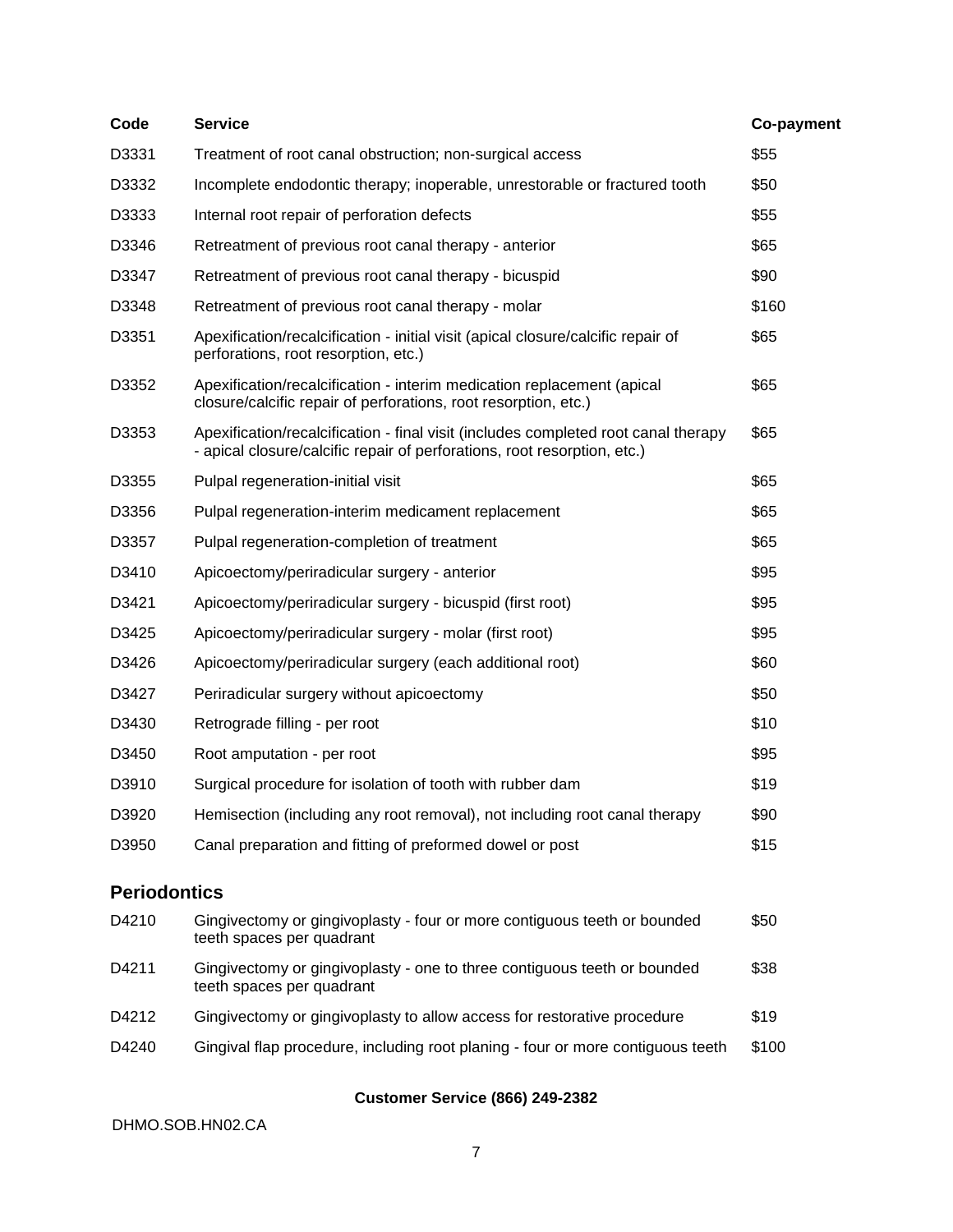| Code  | <b>Service</b>                                                                                                                       | Co-payment |
|-------|--------------------------------------------------------------------------------------------------------------------------------------|------------|
|       | or bounded teeth spaces per quadrant                                                                                                 |            |
| D4241 | Gingival flap procedure, including root planing - one to three contiguous teeth<br>or bounded teeth spaces per quadrant              | \$78       |
| D4245 | Apically positioned flap                                                                                                             | \$165      |
| D4249 | Clinical crown lengthening - hard tissue                                                                                             | \$120      |
| D4260 | Osseous surgery (including flap entry and closure) - four or more contiguous<br>teeth or bounded teeth spaces per quadrant           | \$260      |
| D4261 | Osseous surgery (including flap entry and closure) - one to three contiguous<br>teeth or bounded teeth spaces per quadrant           | \$198      |
| D4263 | Bone replacement graft - first site in quadrant                                                                                      | \$180      |
| D4264 | Bone replacement graft - each additional site in quadrant                                                                            | \$95       |
| D4265 | Biologic materials to aid in soft and osseous tissue regeneration                                                                    | \$95       |
| D4266 | Guided tissue regeneration - resorbable barrier, per site                                                                            | \$215      |
| D4267 | Guided tissue regeneration - nonresorbable barrier, per site (includes<br>membrane removal)                                          | \$255      |
| D4270 | Pedicle soft tissue graft procedure                                                                                                  | \$195      |
| D4273 | Subepithelial connective tissue graft procedures, per tooth                                                                          | \$75       |
| D4274 | Distal or proximal wedge procedure (when not performed in conjunction with<br>surgical procedures in the same anatomical area)       | \$70       |
| D4275 | Soft tissue allograft                                                                                                                | \$265      |
| D4277 | Free soft tissue graft procedure ea addtl contiguous tooth                                                                           | \$195      |
| D4278 | Free soft tissue graft procedure including donor site surgery                                                                        | \$0        |
| D4283 | Autogenous connective tissue graft procedure – ea addtl tooth                                                                        | \$75       |
| D4285 | Non-authgenous connective tissue graft procedure – ea addtl tooth                                                                    | \$265      |
| D4320 | Provisional splinting - intracoronal                                                                                                 | \$85       |
| D4321 | Provisional splinting - extracoronal                                                                                                 | \$75       |
| D4341 | Periodontal scaling and root planing - four or more teeth per quadrant                                                               | \$25       |
| D4342 | Periodontal scaling and root planing - one to three teeth per quadrant                                                               | \$19       |
| D4346 | Scaling in presence of generalized moderate or severe inflammation                                                                   | \$15       |
| D4355 | Full mouth debridement to enable comprehensive evaluation and diagnosis                                                              | \$15       |
| D4381 | Localized delivery of antimicrobial agents via a controlled release vehicle into<br>diseased crevicular tissue, per tooth, by report | \$60       |
| D4910 | Periodontal maintenance                                                                                                              | \$15       |
|       |                                                                                                                                      |            |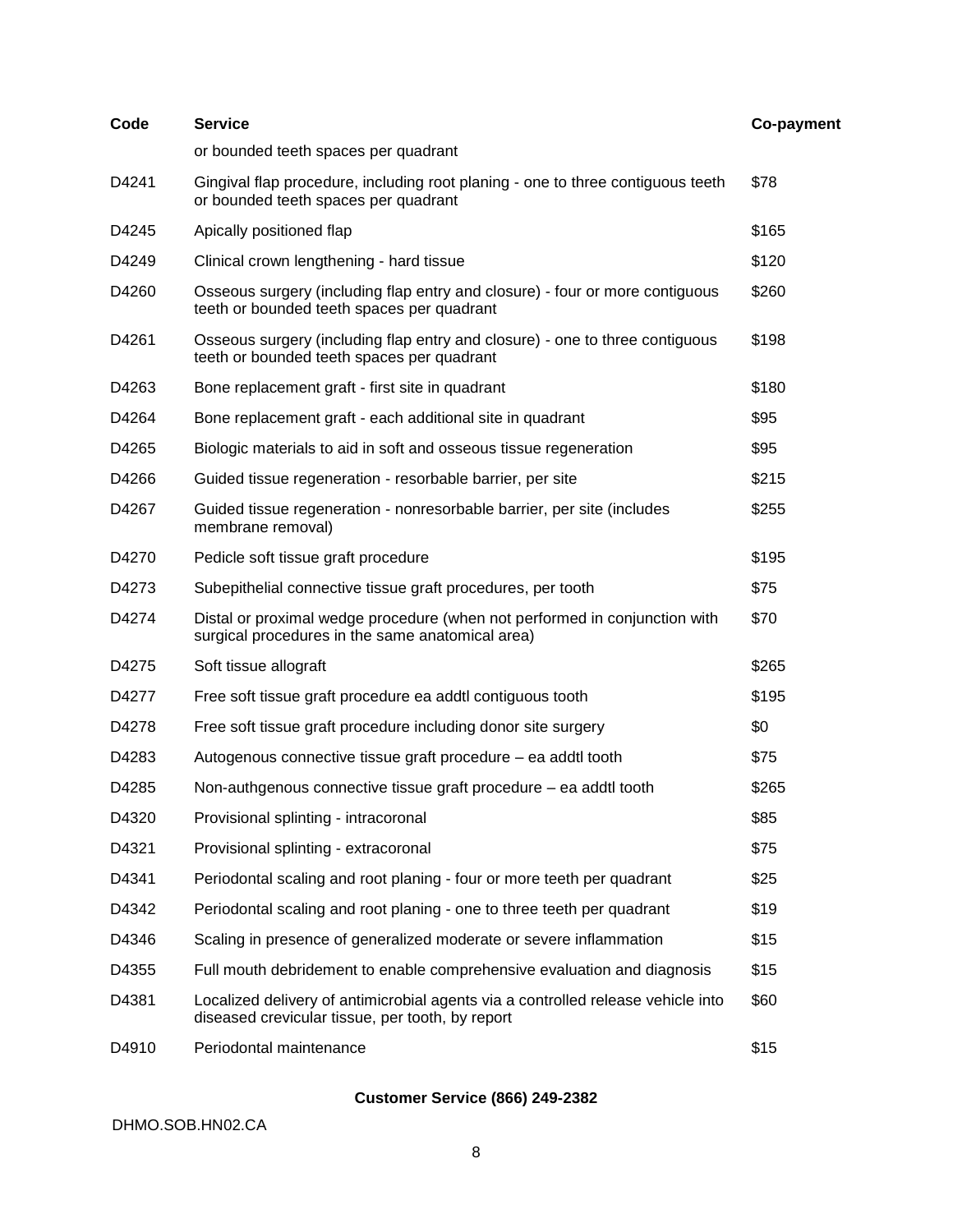| Code              | <b>Service</b>                                                                                                                     | Co-payment |
|-------------------|------------------------------------------------------------------------------------------------------------------------------------|------------|
| D4910             | Additional periodontal maintenance procedures (beyond 2 per 12 months)                                                             | \$40       |
| D4999             | Periodontal charting for planning treatment of periodontal disease                                                                 | \$0        |
| D4999             | Periodontal hygiene instruction                                                                                                    | \$0        |
|                   | <b>Removable Prosthodontics</b>                                                                                                    |            |
|                   | Includes up to 3 adjustments within 6 months of delivery.                                                                          |            |
| D5110             | Complete denture - maxillary                                                                                                       | \$125      |
| D5120             | Complete denture - mandibular                                                                                                      | \$125      |
| D5130             | Immediate denture - maxillary                                                                                                      | \$125      |
| D5140             | Immediate denture - mandibular                                                                                                     | \$125      |
| D5211             | Maxillary partial denture - resin base (including any conventional clasps, rests<br>and teeth)                                     | \$110      |
| D <sub>5212</sub> | Mandibular partial denture - resin base (including any conventional clasps,<br>rests and teeth)                                    | \$110      |
| D <sub>5213</sub> | Maxillary partial denture - cast metal framework with resin denture bases<br>(including any conventional clasps, rests and teeth)  | \$150      |
| D5214             | Mandibular partial denture - cast metal framework with resin denture bases<br>(including any conventional clasps, rests and teeth) | \$150      |
| D <sub>5221</sub> | Immediate maxillary partial denture - resin base                                                                                   | \$40       |
| D <sub>5222</sub> | Immediate mandibular partial denture - resin base                                                                                  | \$40       |
| D <sub>5223</sub> | Immediate maxillary partial denture - cast metal framework                                                                         | \$40       |
| D5224             | Immediate mandibular partial denture – cast metal framework                                                                        | \$40       |
| D <sub>5225</sub> | Maxillary partial denture - flexible base (including any clasps, rests and teeth)                                                  | \$365      |
| D5226             | Mandibular partial denture - flexible base (including any clasps, rests and<br>teeth)                                              | \$365      |
| D5281             | Removable unilateral partial denture - one piece cast metal (including clasps<br>and teeth)                                        | \$150      |
| D5410             | Adjust complete denture - maxillary                                                                                                | \$0        |
| D5411             | Adjust complete denture - mandibular                                                                                               | \$0        |
| D5421             | Adjust partial denture - maxillary                                                                                                 | \$0        |
| D5422             | Adjust partial denture - mandibular                                                                                                | \$0        |
| D5510             | Repair broken complete denture base                                                                                                | \$15       |
| D5520             | Replace missing or broken teeth - complete denture (each tooth)                                                                    | \$15       |
|                   |                                                                                                                                    |            |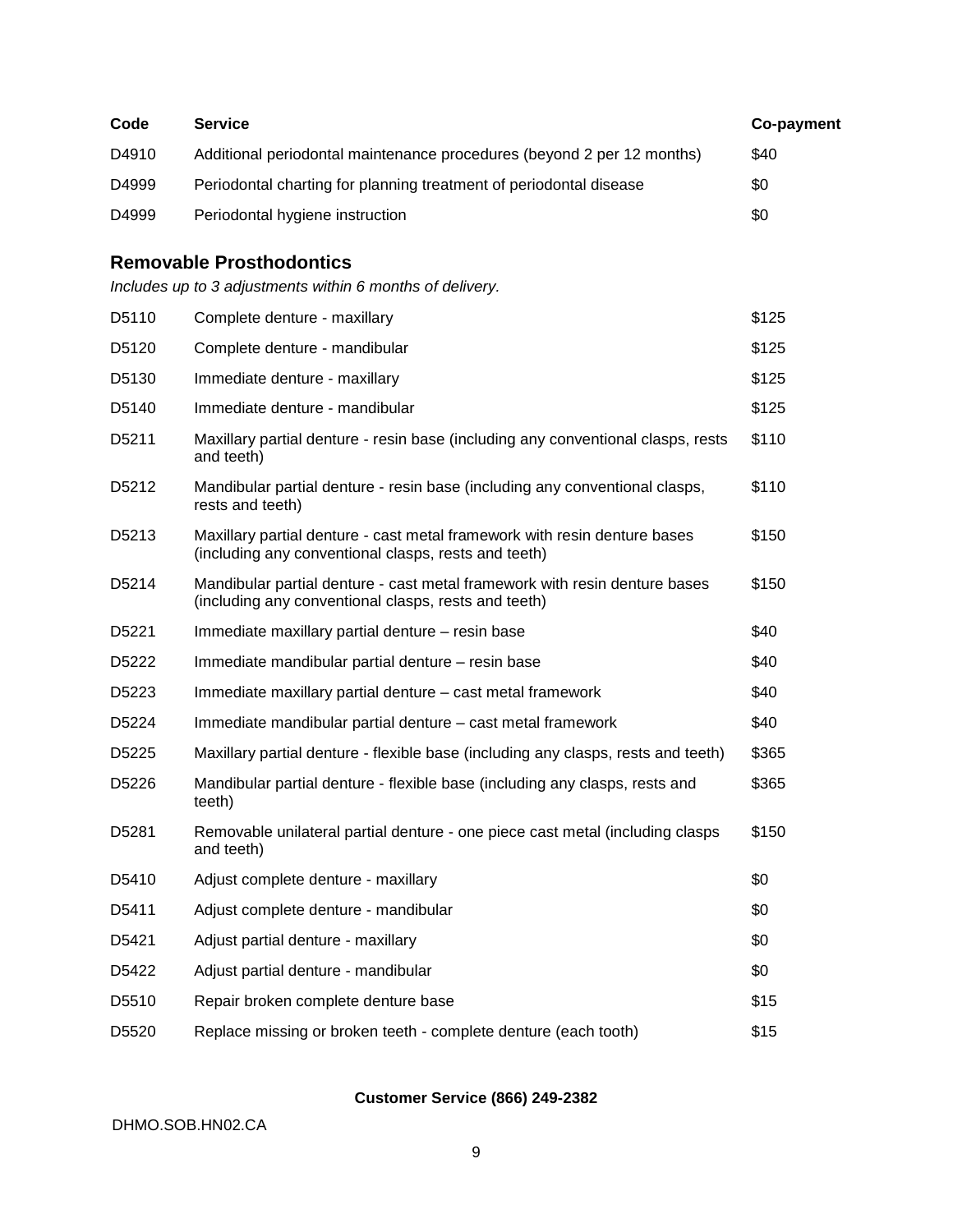| Code  | <b>Service</b>                                                     | Co-payment |
|-------|--------------------------------------------------------------------|------------|
| D5610 | Repair resin denture base                                          | \$15       |
| D5620 | Repair cast framework                                              | \$15       |
| D5630 | Repair or replace broken clasp                                     | \$15       |
| D5640 | Replace broken teeth - per tooth                                   | \$15       |
| D5650 | Add tooth to existing partial denture                              | \$15       |
| D5660 | Add clasp to existing partial denture                              | \$15       |
| D5670 | Replace all teeth and acrylic on cast metal framework (maxillary)  | \$165      |
| D5671 | Replace all teeth and acrylic on cast metal framework (mandibular) | \$165      |
| D5710 | Rebase complete maxillary denture                                  | \$50       |
| D5711 | Rebase complete mandibular denture                                 | \$50       |
| D5720 | Rebase maxillary partial denture                                   | \$50       |
| D5721 | Rebase mandibular partial denture                                  | \$50       |
| D5730 | Reline complete maxillary denture (chairside)                      | \$35       |
| D5731 | Reline complete mandibular denture (chairside)                     | \$35       |
| D5740 | Reline maxillary partial denture (chairside)                       | \$35       |
| D5741 | Reline mandibular partial denture (chairside)                      | \$35       |
| D5750 | Reline complete maxillary denture (laboratory)                     | \$40       |
| D5751 | Reline complete mandibular denture (laboratory)                    | \$40       |
| D5760 | Reline maxillary partial denture (laboratory)                      | \$40       |
| D5761 | Reline mandibular partial denture (laboratory)                     | \$40       |
| D5810 | Interim complete denture (maxillary)                               | \$130      |
| D5811 | Interim complete denture (mandibular)                              | \$130      |
| D5820 | Interim partial denture (maxillary)                                | \$40       |
| D5821 | Interim partial denture (mandibular)                               | \$40       |
| D5850 | Tissue conditioning, maxillary                                     | \$10       |
| D5851 | Tissue conditioning, mandibular                                    | \$10       |
| D5862 | Precision attachment, by report                                    | \$160      |
| D5863 | Over denture-complete maxillary                                    | \$125      |
| D5864 | Over denture-partial maxillary                                     | \$125      |
| D5865 | Over denture-complete mandibular                                   | \$150      |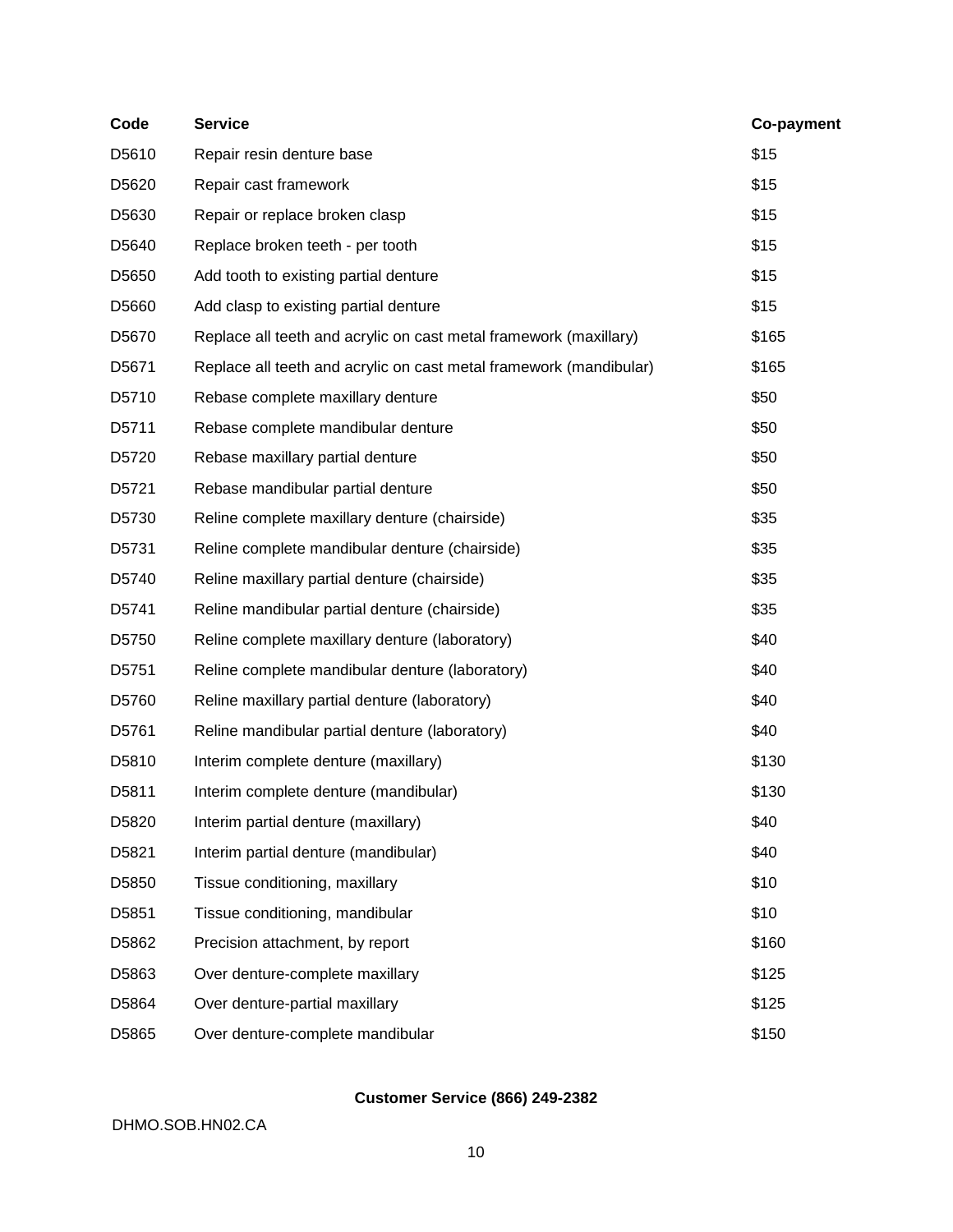| Code                    | <b>Service</b>                                                                                              | Co-payment |
|-------------------------|-------------------------------------------------------------------------------------------------------------|------------|
| D5866                   | Over denture-partial mandibular                                                                             | \$150      |
| <b>Implant Services</b> |                                                                                                             |            |
| D6010                   | Surgical placement of implant body, endosteal implant                                                       | \$1950     |
| D6013                   | Surgical placement of mini-implant                                                                          | \$1950     |
| D6052                   | Semi-precision attachment abutment                                                                          | \$368      |
| D6055                   | Connecting bar-implant supported or abutment supported                                                      | \$540      |
| D6056                   | Prefabricated abutment-includes modification and placement                                                  | \$368      |
| D6057                   | Custom fabricated abutment - includes placement                                                             | \$610      |
| D6058                   | Abutment supported porcelain/ceramic crown                                                                  | \$1050     |
| D6059                   | Abutment supported porcelain fused to metal crown-high noble                                                | \$915      |
| D6060                   | Abutment supported porcelain fused to metal crown-base metal                                                | \$1050     |
| D6061                   | Abutment supported porcelain fused to metal crown-noble metal                                               | \$946      |
| D6062                   | Abutment supported cast metal crown-high noble metal                                                        | \$981      |
| D6063                   | Abutment supported cast metal crown-base metal                                                              | \$854      |
| D6064                   | Abutment supported cast metal crown-noble metal                                                             | \$1168     |
| D6065                   | Implant supported porcelain/ceramic crown                                                                   | \$1144     |
| D6066                   | Implant supported porcelain fused to metal crown-titanium, titanium allow,<br>high noble metal              | \$1083     |
| D6067                   | Implant supported metal crown (titanium, titanium alloy, high noble metal                                   | \$962      |
| D6068                   | Abutment supported retainer for porcelain/ceramic FPD                                                       | \$1026     |
| D6069                   | Abutment supported retainer for porcelain fused to metal FPD-high noble<br>metal                            | \$1050     |
| D6070                   | Abutment supported retainer for porcelain fused to metal FPD-base metal                                     | \$965      |
| D6071                   | Abutment supported retainer for porcelain fused to metal FPD-noble metal                                    | \$984      |
| D6072                   | Abutment supported retainer for cast metal FPD-high noble metal                                             | \$997      |
| D6073                   | Abutment supported retainer for cast metal FPD-base metal                                                   | \$910      |
| D6074                   | Abutment supported retainer for cast metal FPD-noble metal                                                  | \$967      |
| D6075                   | Implant supported retainer for ceramic FPD                                                                  | \$1018     |
| D0676                   | Implant supported retainer for porcelain fused to metal FPD (titanium, titanium<br>alloy, high noble metal) | \$992      |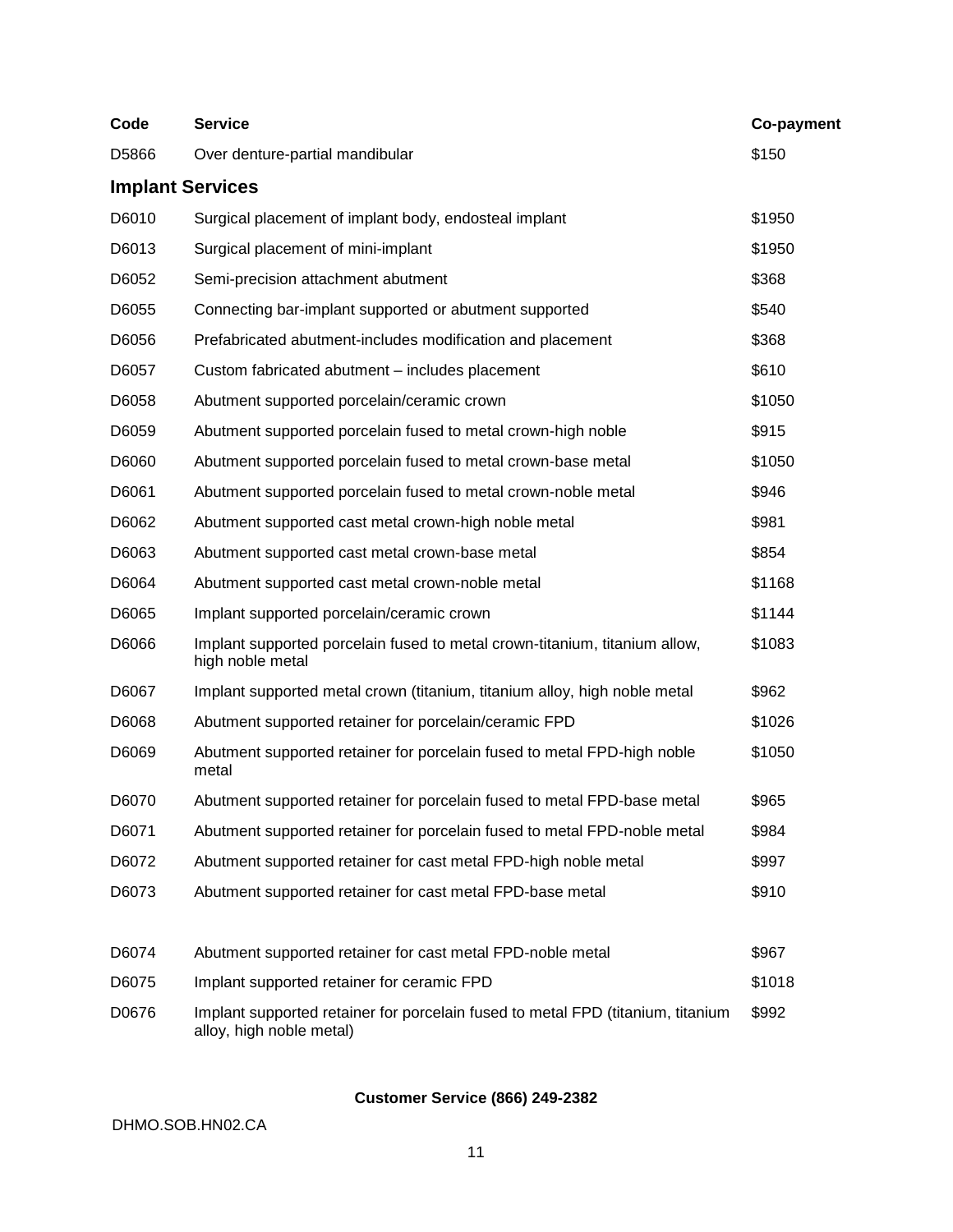| Code  | <b>Service</b>                                                                                                                                  | Co-payment |
|-------|-------------------------------------------------------------------------------------------------------------------------------------------------|------------|
| D6077 | Implant supported retainer for case metal FPD (titanium, titanium alloy, high<br>noble metal)                                                   | \$962      |
| D6080 | Implant maintenance procedures when prostheses are removed and<br>reinserted, including cleansing of prostheses and abutments                   | \$55       |
| D6081 | Scaling and debridement in the presence of inflammation                                                                                         | \$57       |
| D6085 | Provisional implant crown                                                                                                                       | \$0        |
| D6090 | Repair implant supported prosthesis, by report                                                                                                  | \$135      |
| D6091 | Replacement of semi-precision attachment of implant/abutment supported<br>prosthesis, per attachment                                            | \$410      |
| D6092 | Recement implant/abutment supported crown                                                                                                       | \$79       |
| D6093 | Recement implant/abutment supported fixed partial denture                                                                                       | \$124      |
| D6094 | Abutment supported crown-titanium                                                                                                               | \$810      |
| D6095 | Repair implant abutment, by report                                                                                                              | \$55       |
| D6100 | Implant removal, by report                                                                                                                      | \$600      |
| D6101 | Debridement of a periimplant defect and surface cleaning of exposted implant<br>surfaces, including flap entry and closure                      | \$57       |
| D6102 | Debridement and osseous contouring of a periimplant defect; includes surface<br>cleaning of exposed implant surfaces and flap entry and closure | \$190      |
| D6103 | Bone graft for repair of periimplant defect-not including flap entry and closure                                                                | \$350      |
| D6110 | Implant/abutment supported removqable denture for edentulous arch<br>maxillary                                                                  | \$925      |
| D6111 | Implant/abutment supported removqable denture for edentulous arch<br>mandibular                                                                 | \$925      |
| D6112 | Implant/abutment supported removqable denture for partially edentulous arch<br>maxillary                                                        | \$925      |
| D6113 | Implant/abutment supported removqable denture for partially edentulous arch<br>mandibular                                                       | \$925      |
| D6190 | Radiographic/surgical implant index, by report                                                                                                  | \$265      |
| D6194 | Abutment supported retainer crown for FPD – titanium                                                                                            | \$835      |

#### **Crowns/Fixed Bridges - Per Unit**

 *An additional charge, not to exceed \$150 per unit, will be applied for any procedure using noble, high noble or titanium metal. There is a \$75 co-payment per crown/bridge unit in addition to regular co-payments for porcelain on molars.*

#### **Customer Service (866) 249-2382**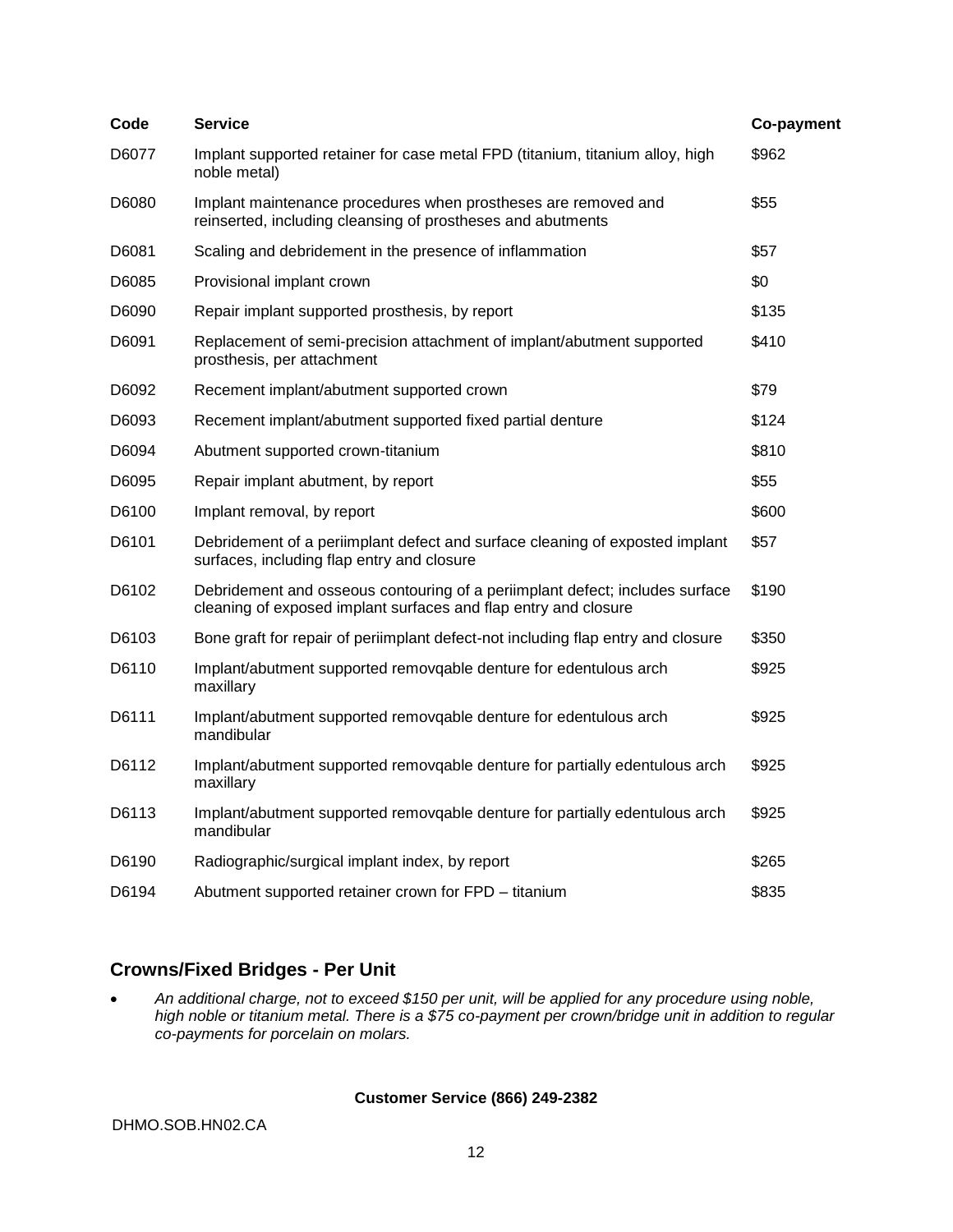#### **Code Service Co-payment**

 *Cases involving seven (7) or more crowns and/or fixed bridge units in the same treatment plan require an additional \$125 co-payment per unit in addition to co-payment for each crown/bridge unit.*

| D6210 | Pontic - cast high noble metal                                | \$100 |
|-------|---------------------------------------------------------------|-------|
| D6211 | Pontic - cast predominantly base metal                        | \$100 |
| D6212 | Pontic - cast noble metal                                     | \$100 |
| D6214 | Pontic - titanium                                             | \$100 |
| D6240 | Pontic - porcelain fused to high noble metal                  | \$100 |
| D6241 | Pontic - porcelain fused to predominantly base metal          | \$100 |
| D6242 | Pontic - porcelain fused to noble metal                       | \$100 |
| D6245 | Pontic - porcelain/ceramic                                    | \$120 |
| D6250 | Pontic - resin with high noble metal                          | \$100 |
| D6251 | Pontic - resin with predominantly base metal                  | \$100 |
| D6252 | Pontic - resin with noble metal                               | \$100 |
| D6253 | Provisional pontic                                            | \$0   |
| D6545 | Retainer - cast metal for resin bonded fixed prosthesis       | \$100 |
| D6549 | Retainer inlay-porcelain/ceramic, two surfaces                | \$100 |
| D6600 | Inlay - porcelain/ceramic, two surfaces                       | \$100 |
| D6601 | Inlay - porcelain/ceramic, three or more surfaces             | \$100 |
| D6602 | Inlay - cast high noble metal, two surfaces                   | \$100 |
| D6603 | Inlay - cast high noble metal, three or more surfaces         | \$100 |
| D6604 | Inlay - cast predominantly base metal, two surfaces           | \$100 |
| D6605 | Inlay - cast predominantly base metal, three or more surfaces | \$100 |
| D6606 | Inlay - cast noble metal, two surfaces                        | \$100 |
| D6607 | Inlay - cast noble metal, three or more surfaces              | \$100 |
| D6608 | Onlay - porcelain/ceramic, two surfaces                       | \$100 |
| D6609 | Onlay - porcelain/ceramic, three or more surfaces             | \$100 |
| D6610 | Onlay - cast high noble metal, two surfaces                   | \$100 |
| D6611 | Onlay - cast high noble metal, three or more surfaces         | \$100 |
| D6612 | Onlay - cast predominantly base metal, two surfaces           | \$100 |
| D6613 | Onlay - cast predominantly base metal, three or more surfaces | \$100 |

#### **Customer Service (866) 249-2382**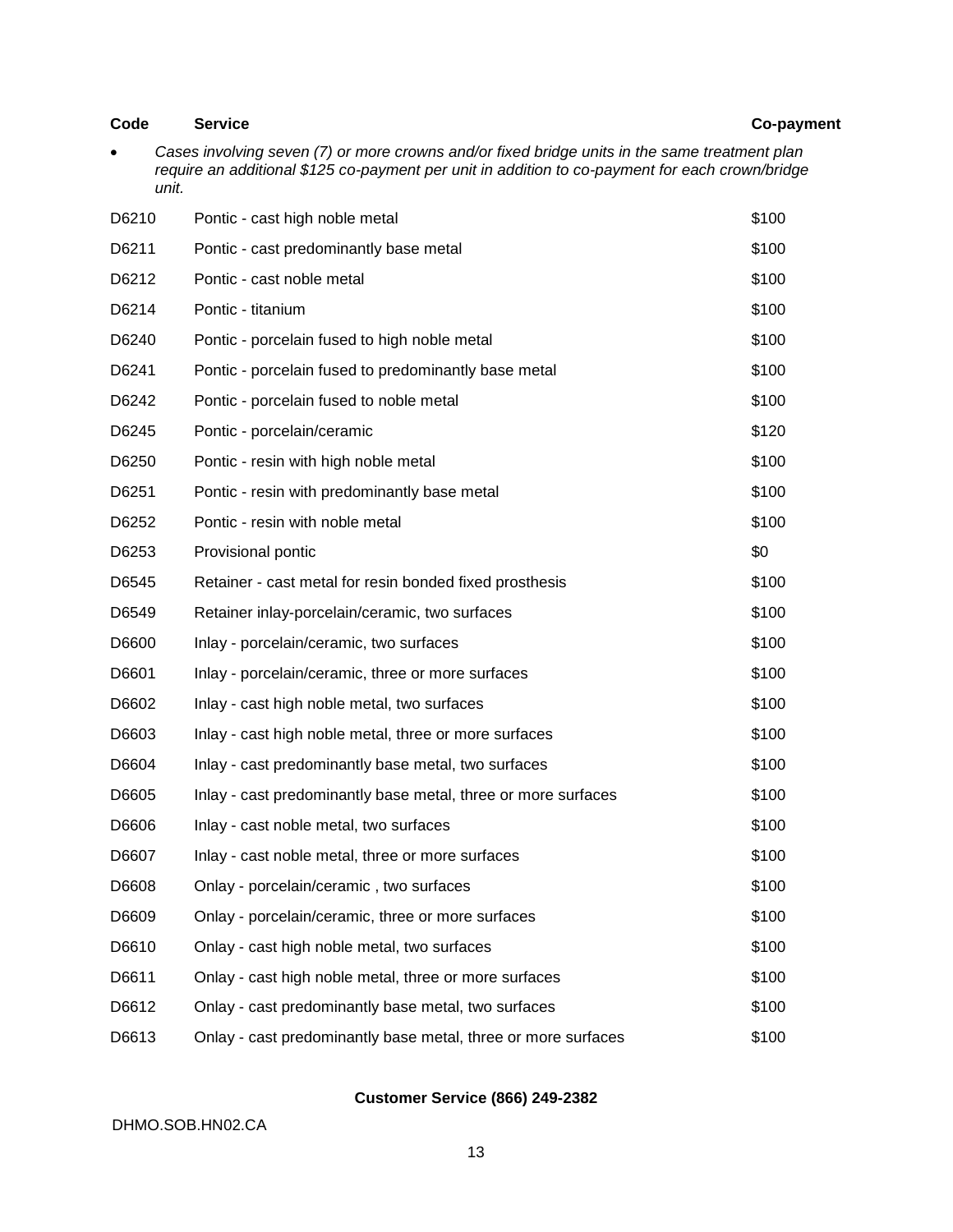| Code  | <b>Service</b>                                      | Co-payment |
|-------|-----------------------------------------------------|------------|
| D6614 | Onlay - cast noble metal, two surfaces              | \$100      |
| D6615 | Onlay - cast noble metal, three or more surfaces    | \$100      |
| D6710 | Crown - indirect resin based composite              | \$100      |
| D6720 | Crown - resin with high noble metal                 | \$100      |
| D6721 | Crown - resin with predominantly base metal         | \$100      |
| D6722 | Crown - resin with noble metal                      | \$100      |
| D6740 | Crown - porcelain/ceramic                           | \$100      |
| D6750 | Crown - porcelain fused to high noble metal         | \$100      |
| D6751 | Crown - porcelain fused to predominantly base metal | \$100      |
| D6752 | Crown - porcelain fused to noble metal              | \$100      |
| D6780 | Crown - 3/4 cast high noble metal                   | \$100      |
| D6781 | Crown - 3/4 cast predominantly base metal           | \$100      |
| D6782 | Crown - 3/4 cast noble metal                        | \$100      |
| D6783 | Crown - 3/4 porcelain/ceramic                       | \$100      |
| D6790 | Crown - full cast high noble metal                  | \$100      |
| D6791 | Crown - full cast predominantly base metal          | \$100      |
| D6792 | Crown - full cast noble metal                       | \$100      |
| D6794 | Crown - titanium                                    | \$100      |
| D6930 | Recement fixed partial denture                      | \$0        |
| D6940 | Stress breaker                                      | \$110      |
| D6950 | Precision attachment                                | \$195      |
| D6980 | Fixed partial denture repair, by report             | \$45       |

#### **Oral Surgery**

- *Includes routine post operative visits/treatment.*
- The removal of asymptomatic third molars is not a covered benefit *unless pathology (disease) exists, however it is available at 75% of your Health Net selected general or specialty care dentist's usual and customary fees.*
- D7111 Extraction, coronal remnants deciduous tooth \$0

#### **Customer Service (866) 249-2382**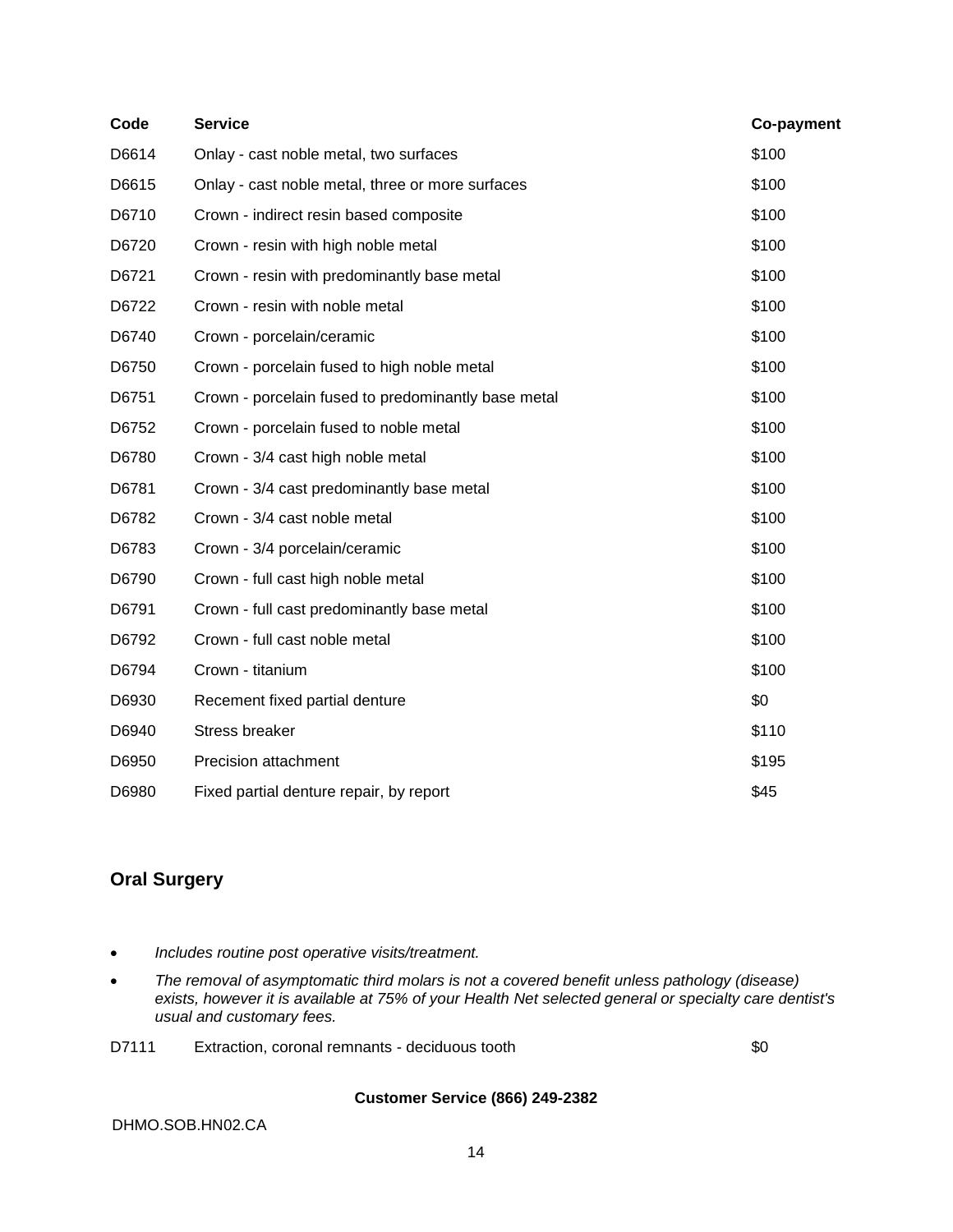| Code  | <b>Service</b>                                                                                                              | Co-payment |
|-------|-----------------------------------------------------------------------------------------------------------------------------|------------|
| D7140 | Extraction, erupted tooth or exposed root (elevation and/or forceps removal)                                                | \$0        |
| D7210 | Surgical removal of erupted tooth requiring elevation of mucoperiosteal flap<br>and removal of bone and/or section of tooth | \$15       |
| D7220 | Removal of impacted tooth - soft tissue                                                                                     | \$20       |
| D7230 | Removal of impacted tooth - partially bony                                                                                  | \$40       |
| D7240 | Removal of impacted tooth - completely bony                                                                                 | \$75       |
| D7241 | Removal of impacted tooth - completely bony, with unusual surgical<br>complications                                         | \$90       |
| D7250 | Surgical removal of residual tooth roots (cutting procedure)                                                                | \$5        |
| D7270 | Tooth reimplantation and/or stabilization of accidentally evulsed or displaced<br>tooth                                     | \$15       |
| D7280 | Surgical access of an unerupted tooth                                                                                       | \$15       |
| D7282 | Mobilization of erupted or malpositioned tooth to aid eruption                                                              | \$15       |
| D7283 | Placement of device to facilitate eruption of impacted tooth                                                                | \$15       |
| D7285 | Biopsy of oral tissue - hard (bone, tooth)                                                                                  | \$0        |
| D7286 | Biopsy of oral tissue - soft                                                                                                | \$0        |
| D7287 | Exfoliative cytological sample collection                                                                                   | \$50       |
| D7288 | Brush biopsy - transepithelial sample collection                                                                            | \$50       |
| D7310 | Alveoloplasty in conjunction with extractions - four or more teeth or tooth<br>spaces, per quadrant                         | \$0        |
| D7311 | Alveoloplasty in conjunction with extractions - one to three teeth or tooth<br>spaces, per quadrant                         | \$0        |
| D7320 | Alveoloplasty not in conjunction with extractions - four or more teeth or tooth<br>spaces, per quadrant                     | \$0        |
| D7321 | Alveoloplasty not in conjunction with extractions - one to three teeth or tooth<br>spaces, per quadrant                     | \$0        |
| D7471 | Removal of lateral exostosis (maxilla or mandible)                                                                          | \$80       |
| D7472 | Removal of torus palatinus                                                                                                  | \$15       |
| D7473 | Removal of torus mandibularis                                                                                               | \$15       |
| D7485 | Surgical reduction of osseous tuberosity                                                                                    | \$60       |
| D7510 | Incision and drainage of abscess - intraoral soft tissue                                                                    | \$15       |
| D7511 | Incision and drainage of abscess - intraoral soft tissue - complicated (includes<br>drainage of multiple fascial spaces)    | \$15       |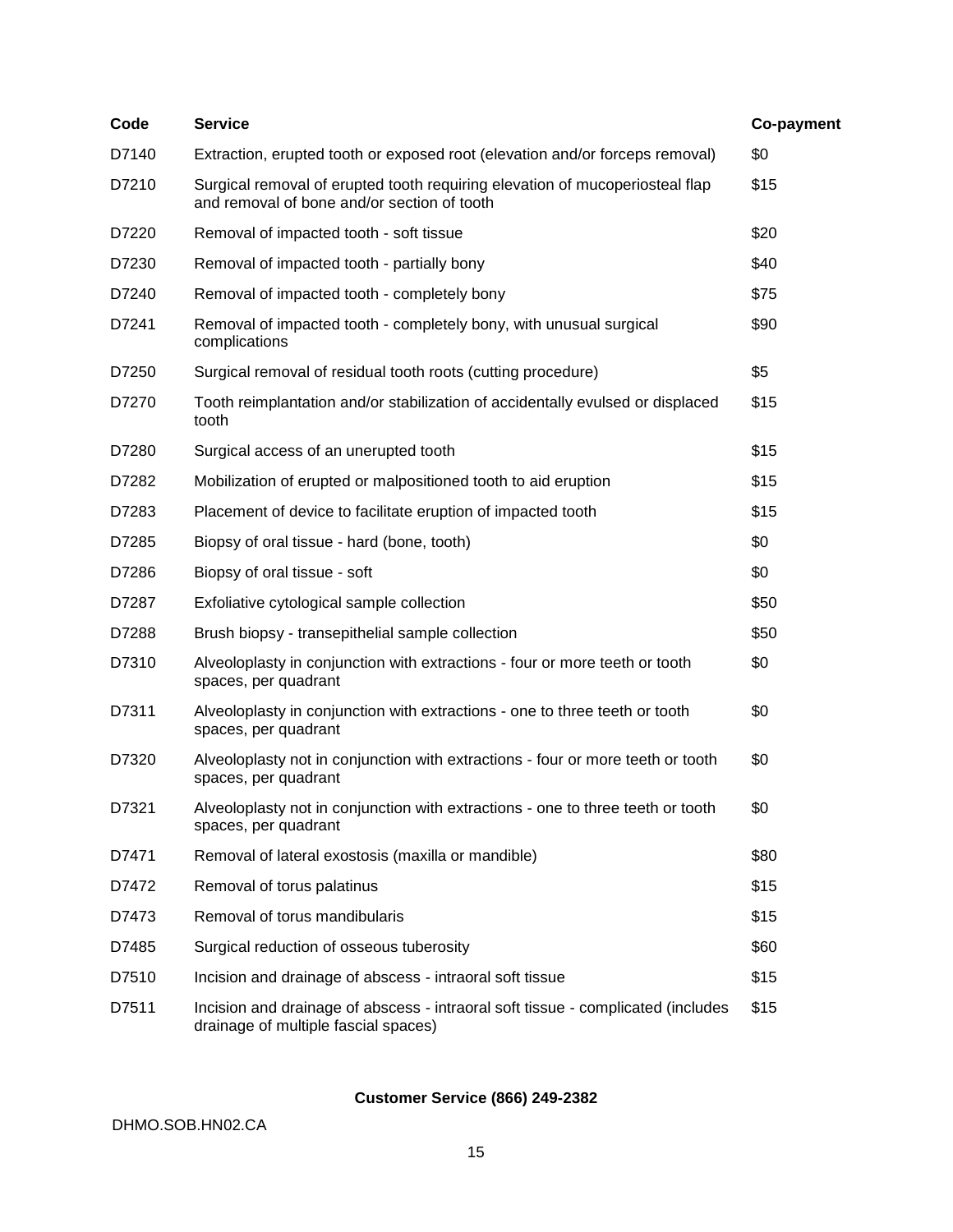| Code  | <b>Service</b>                                                                                                           | Co-payment |
|-------|--------------------------------------------------------------------------------------------------------------------------|------------|
| D7520 | Incision and drainage of abscess - extraoral soft tissue                                                                 | \$15       |
| D7521 | Incision and drainage of abscess - extraoral soft tissue - complicated (includes<br>drainage of multiple fascial spaces) | \$15       |
| D7881 | Occlusal orthotic device adjustment                                                                                      | \$0        |
| D7910 | Suture of recent small wounds up to 5 cm                                                                                 | \$15       |
| D7960 | Frenulectomy (frenectomy or frenotomy) - separate procedure                                                              | \$0        |
| D7963 | Frenuloplasty                                                                                                            | \$0        |
| D7970 | Excision of hyperplastic tissue - per arch                                                                               | \$55       |
| D7971 | Excision of pericoronal gingiva                                                                                          | \$35       |

#### **Orthodontics**

*Benefits cover 24 months of usual & customary orthodontic treatment and 24 months of retention.*

| Comprehensive orthodontic benefits include all phases of treatment and fixed/removable |
|----------------------------------------------------------------------------------------|
| appliances.                                                                            |

| D8010 | Limited orthodontic treatment of the primary dentition                                      | \$725   |
|-------|---------------------------------------------------------------------------------------------|---------|
| D8020 | Limited orthodontic treatment of the transitional dentition                                 | \$725   |
| D8030 | Limited orthodontic treatment of the adolescent dentition                                   | \$725   |
| D8040 | Limited orthodontic treatment of the adult dentition                                        | \$725   |
| D8050 | Interceptive orthodontic treatment of the primary dentition                                 | \$0     |
| D8060 | Interceptive orthodontic treatment of the transitional dentition                            | \$0     |
| D8070 | Comprehensive orthodontic treatment of the transitional dentition                           | \$1,450 |
| D8080 | Comprehensive orthodontic treatment of the adolescent dentition                             | \$1,450 |
| D8090 | Comprehensive orthodontic treatment of the adult dentition                                  | \$1,450 |
| D8210 | Removable appliance therapy                                                                 | \$0     |
| D8220 | Fixed appliance therapy                                                                     | \$0     |
| D8660 | Pre-orthodontic treatment visit                                                             | \$0     |
| D8670 | Periodic orthodontic treatment visit (as part of contract)                                  | \$0     |
| D8680 | Orthodontic retention (removal of appliances, construction and placement of<br>retainer(s)) | \$250   |
| D8681 | Removable orthodontic retainer adjustment                                                   | \$0     |
| D8693 | Rebonding or recementing; and/or repair, as required, of fixed retainers                    | \$0     |
| D8694 | Repair of fixed retainers, includes reattachment                                            | \$250   |

#### **Customer Service (866) 249-2382**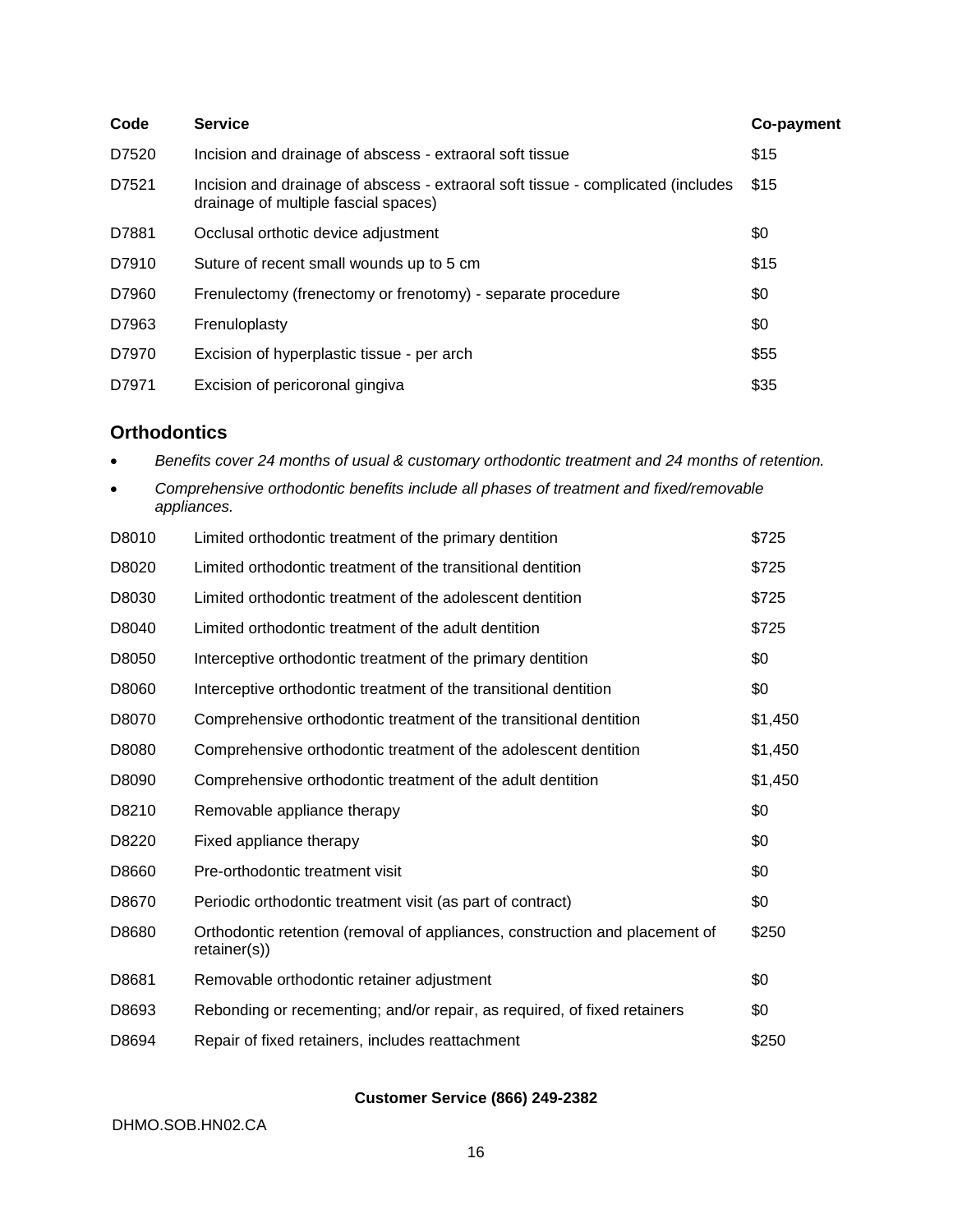| Code  | <b>Service</b>                                                                                                     | Co-payment     |
|-------|--------------------------------------------------------------------------------------------------------------------|----------------|
| D8999 | Orthodontic treatment plan and records (pre/post x-rays (cephalometric,<br>panoramic, etc.), photos, study models) | \$250          |
| D8999 | Ortho visits beyond 24 months of active treatment or retention                                                     | \$25 per visit |
|       | <b>Adjunctive General Services</b>                                                                                 |                |
| D9110 | Palliative (emergency) treatment of dental pain - minor procedure                                                  | \$0            |
| D9120 | Fixed partial denture sectioning                                                                                   | \$0            |
| D9210 | Local anesthesia not in conjunction with operative or surgical procedures                                          | \$0            |
| D9211 | Regional block anesthesia                                                                                          | \$0            |
| D9212 | Trigeminal division block anesthesia                                                                               | \$0            |
| D9215 | Local anesthesia                                                                                                   | \$0            |
| D9219 | Evaluation for deep sedation or general anesthesia                                                                 | \$0            |
| D9223 | Deep sedation/general anesthesia - each 15 minute increment                                                        | \$45           |
| D9230 | Inhalation of nitrous oxide/anxiolysis analgesia                                                                   | \$15           |
| D9243 | Intravenous conscious sedation/analgesia - each 15 minutes                                                         | \$45           |
| D9248 | Non-intravenous conscious sedation                                                                                 | \$15           |
| D9310 | Consultation - diagnostic service provided by dentist or physician other than<br>requesting dentist or physician   | \$0            |
| D9430 | Office visit for observation (during regularly scheduled hours) - no other<br>services performed                   | \$0            |
| D9440 | Office visit - after regularly scheduled hours                                                                     | \$15           |
| D9450 | Case presentation, detailed and extensive treatment planning                                                       | \$0            |
| D9610 | Therapeutic parenteral drug, single administration                                                                 | \$15           |
| D9612 | Therapeutic parenteral drugs, two or more administrations, different<br>medications                                | \$25           |
| D9630 | Other drugs and/or medicaments, by report                                                                          | \$15           |
| D9910 | Application of desensitizing medicament                                                                            | \$15           |
| D9940 | Occlusal guard, by report                                                                                          | \$85           |
| D9942 | Repair and/or reline of occlusal guard                                                                             | \$40           |
| D9951 | Occlusal adjustment - limited                                                                                      | \$0            |
| D9952 | Occlusal adjustment - complete                                                                                     | \$0            |
| D9972 | External bleaching - per arch                                                                                      | \$125          |